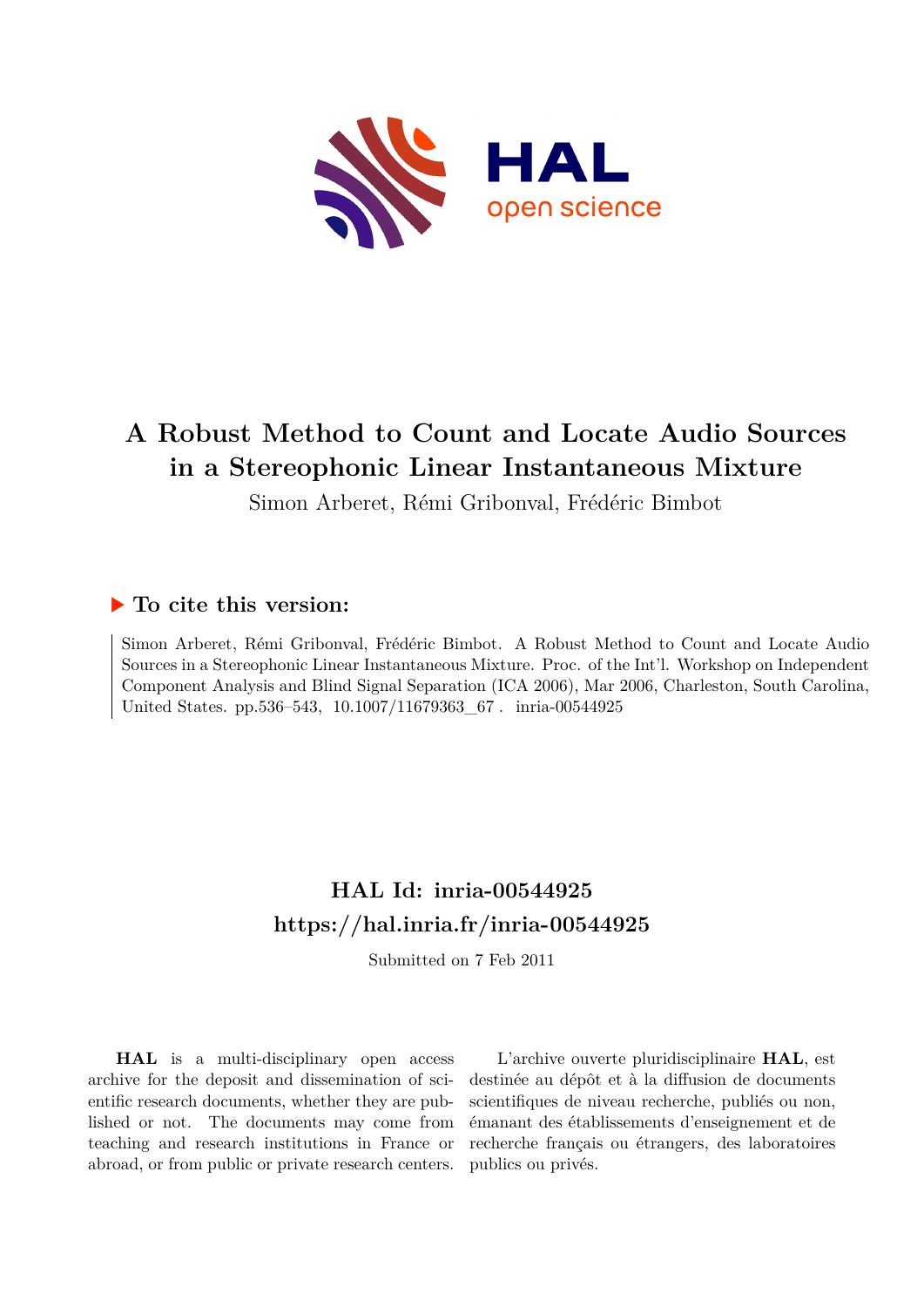## **A Robust Method to Count and Locate Audio Sources in a Stereophonic Linear Instantaneous Mixture**

Simon ARBERET, Rémi GRIBONVAL, Frédéric BIMBOT

IRISA, France

**Abstract.** We propose a robust method to estimate the number of audio sources and the mixing matrix in a linear instantaneous mixture, even with more sources than sensors. Our method is based on a multiscale Short Time Fourier Transform (STFT), and relies on the assumption that in the neighborhood of some (unknown) scales and time-frequency points, only one source contributes to the mixture. Such time-frequency regions provide local estimates of the corresponding columns of the mixing matrix. Our main contribution is a new clustering algorithm called DEMIX to estimate the number of sources and the mixing matrix based on such local estimates. In contrast to DUET or other similar sparsity-based algorithms, which rely on a global scatter plot, our algorithm exploits a local confidence measure to weight the influence of each time-frequency point in the estimated matrix. Inspired by the work of Deville, the confidence measure relies on the time-frequency local persistence of the activity/inactivity of each source. Experiments are provided with stereophonic mixtures and show the improved performance of DEMIX compared to K-means or ELBG clustering algorithms.

## **1 Introduction**

The problem of estimating the number of audio sources and the mixing matrix is considered in a possibly degenerate noisy linear instantaneous mixture  $x_m(\tau) = \sum_{n=1}^{N} a_{mn} s_n(\tau) +$  $e_m(\tau)$ ,  $1 \le m \le M$ , more conveniently written in matrix form  $\mathbf{x}(\tau) = \mathbf{A}\mathbf{s}(\tau) + \mathbf{e}(\tau)$ . While the *M* signals  $x_m(\tau)$  are observed, the number *N* of sources as well as the  $M \times N$  mixing matrix **A**, the *N* source signals  $s_n(\tau)$  and the noise signals  $e_m(\tau)$  are unknown.

Our approach relies on assumptions similar to those of DUET [1] and TIFROM [2, 3]. It exploits the fact that for each source, there is at least one time-frequency region where it is the only source contributing to the mixture. This assumption is related to sparsity of the time-frequency representation of the sources, which is a well-known property of a variety of audio sources. In many sparsity-based source separation approaches [4, 5, 1] this property is exploited globally by drawing a scatter plot of the time-frequency values  $\mathbf{X}(t, f)$ <sub>t</sub>, *f* – which more or less displays lines directed by the columns  $a_n$  of the mixing matrix – and cluster them into N clusters. Such a global clustering approach is sensitive to the parameters of the clustering algorithm, and to the fact that the direction of some sources of weak energy might not appear clearly in the global scatter plot. Rather than using a full scatter plot, our approach is to exploit the local time-frequency persistence [2, 3] of the activity/inactivity of each source to get a robust estimation of the number *N* of sources and the mixing matrix **A**. This is similar to the TIFROM [2, 3] method, which –in the stereophonic case– uses the variance of the ratio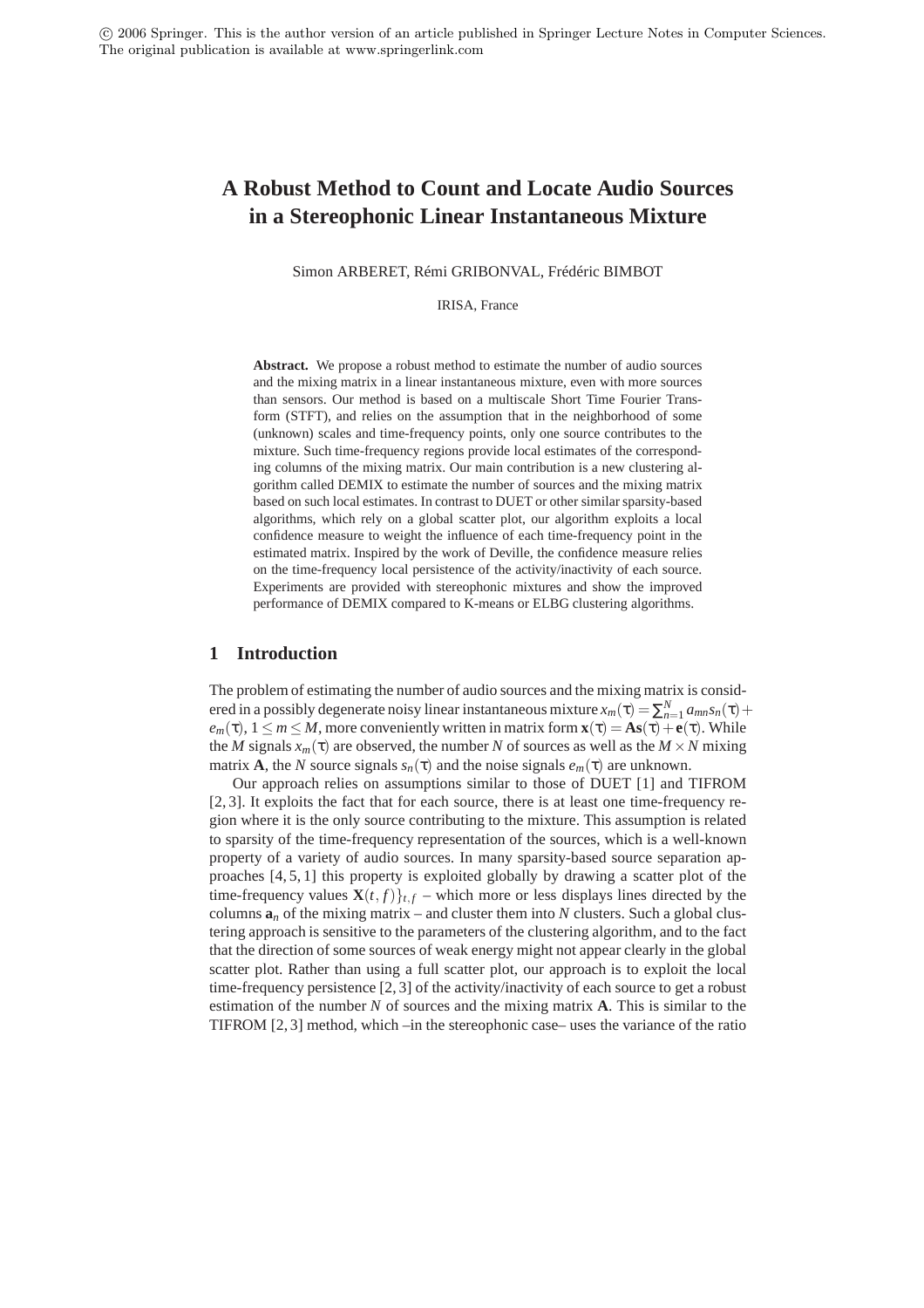#### $X_2(t,f)$  $\frac{X_2(t,f)}{X_1(t,f)}$  within a time-frequency region to determine whether the region contains a single active source or more. Our main contributions are to:

- 1. use a multi-resolution framework (multiple window STFT) to account for the different possible durations of audio structures in each source.
- 2. rely on a local confidence measure to determine how valid is the assumption that only one source contributes to the mixture in a given time-frequency region;
- 3. propose a new clustering algorithm called DEMIX, based on the confidence measure, that counts the sources and locates them.

In Section 2, after some reminders on related approaches to estimate the mixing matrix, we give the outline of our approach and describe the confidence measure. In Section 3 we describe the new clustering algorithm DEMIX, and Section 4 is devoted to experiments that compare several methods on audio mixtures.

## **2 Exploiting Sparsity & Persistence**

Let us analyze briefly the most simple sparse source model: assume that at each time **τ**, only one source  $n := n(\tau)$  is active  $(s_n(\tau) \neq 0$  and  $s_k(\tau) = 0 \ \forall k \neq n$ ). In such a case, the noiseless mixture at time  $\tau$  is  $\mathbf{x}(\tau) = \mathbf{a}_n s_n(\tau)$ . In other word each point  $\mathbf{x}(\tau) \in \mathbb{R}^M$  is aligned on one of the columns  $\mathbf{a}_n$  of the mixing matrix  $\mathbf{A}$ . In fact this simple model is not very sparse, but (the real and imaginary parts of) STFT values  $\mathbf{X}(t, f)$  approximately displays such a behaviour, since the linear mixture model  $\mathbf{X}(t, f) = \mathbf{AS}(t, f) + \mathbf{E}(t, f)$ holds and in *many* time-frequency points (*t*, *f*), only one source is dominant compared to the others. However, there are points where several sources are similarly active, which can make it difficult to estimate the mixing matrix by simply clustering the global scatter plot.

### **2.1 Related work**

Many source separation methods for the stereophonic case  $(M = 2)$  use the idea of sparsity in order to find mixing directions. In Bofill and Zibulevsky's algorithm [4] and DUET [1], the global (time-frequency) scatter plot is transformed into angular values  $\theta(t, f) = \tan^{-1} (X_2(t, f)/X_1(t, f))$ , and the columns of the mixing matrix are estimated by finding maxima in an energy weighted smoothed histogram of these values. One of the difficulties with this approach is that it seems difficult to adjust how much smoothing must be performed on the histogram to resolve close directions without introducing spurious peaks.

Another approach is the TIFROM method [2, 3] which consists in selecting only time-frequency points that have a great chance of being generated by only one source. In TIFROM, for each time-frequency point  $(t, f)$ , the mean  $\bar{\alpha}_{t,f}$  and variance  $\sigma_{t,f}^2$  of Time-Frequency Ratios Of Mixtures  $\alpha(t',t') = \hat{x}_2(t',t') / \hat{x}_1(t',t')$  are computed using all times  $t'$  within a neighborhood of  $t$  and  $f' = f$ . By searching for the lowest value of the variance, a time-frequency domain is located where essentially one source is present, and the corresponding column of **A** is identified as being proportional to  $(1, \bar{\alpha}_{t,f})^T$ . However, it seems quite difficult to exploit TIFROM to actually determine *how many*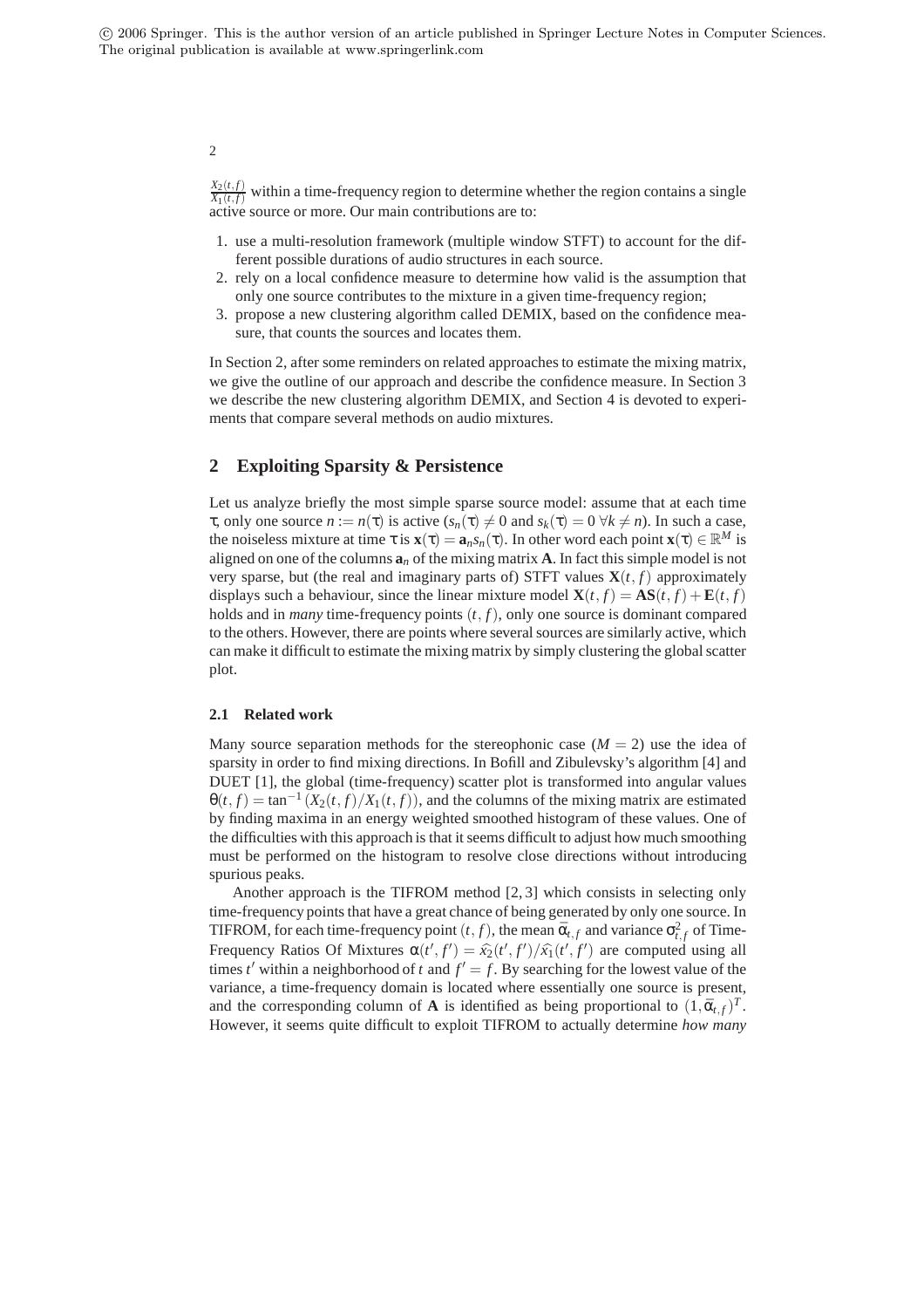> sources are present in the mixture and find their directions. In addition, the *asymmetric* roles given by  $\alpha(t', t')$  to the left and right channels of a stereophonic mixture is not fully satisfying as for sources located almost on the first channel (i.e., with mixing column close to  $(0,1)^T$ ), the corresponding variance are likely to remain high, even at good time-frequency points.

#### **2.2 Proposed approach**

We propose to overcome these limitations of TIFROM by replacing the local variance and mean of the ratios  $\frac{\hat{x}_2(t,f)}{\hat{x}_1(t,f)}$  with the principal direction of the local scatter plot  $(\hat{x}_1(t, f), \hat{x}_2(t, f))$ , together with a measure of how strongly it points in its principal direction. For this, we first define time-frequency neighborhoods  $\Omega_{t,f}$  around each time-frequency point  $(t, f)$ . A discrete STFT with a window of size *L* computed with half overlapping windows and no zero padding provides values on the discrete time-frequency grid  $t = kL/2$ ,  $k \in \mathbb{Z}$  and  $f = l/L$ ,  $0 \le l \le L/2$ . A possible shape of time-frequency neighborhood of a time-frequency point  $(t, f)$  is  $\Omega_{t,f} = \{(t + kL/2, f +$  $k'/L$ ,  $|k| \leq S_T$ ,  $|k'| \leq S_F$  but the approach is amenable to using or combining several shapes and size of neighborhoods. Each neighborhood provides a local scatter plot corresponding to a  $M \times \text{card}(\Omega_{t,f})$  matrix  $\mathbf{X}_{\Omega_{t,f}}$  with entries  $\text{Re}[\mathbf{X}(t',f')]$  and  $\text{Im}[\mathbf{X}(t',f')]$ for  $(t', f') \in \Omega_{t,f}$ . Performing a Principal Component Analysis (PCA) on  $\mathbf{X}_{\Omega_{t,f}}$  we obtain a principal direction as a unit vector  $\hat{\mathbf{u}}(t, f) \in \mathbb{R}^M$ . In the stereophonic case  $M = 2$ , the direction of the estimated principal unit vector  $\hat{\mathbf{u}}(t, f) \in \mathbb{R}^2$  is equivalently translated into an angle  $\hat{\theta}(t, f)$ .

#### **2.3 A confidence measure**

To have an idea of how likely it is that the unit principal vector  $\hat{\mathbf{u}}(t, f)$  corresponds to a direction of the mixing matrix, we need to know with what confidence we can trust the fact that a single source is active in the corresponding local scatter plot. We propose to rely again on PCA to define the confidence measure

$$
\widehat{\mathcal{T}}(t,f) := \widehat{\lambda}_1(t,f) / \sum_{i=2}^{M} \widehat{\lambda}_i(t,f)
$$
\n(1)

where  $\hat{\lambda}_1(t, f) \geq \ldots \geq \hat{\lambda}_M(t, f)$  are the eigenvalues of the  $M \times M$  matrix  $\mathbf{X}_{\Omega_{t, f}} \mathbf{X}_{\Omega_{t, f}}^T$ . As explained in Appendix A, this measure can be viewed as a local signal to noise ratio between the dominant source and the contribution of the other ones together with the noise, so we will often express it in deciBels, that is to say  $20\log_{10}T$ .

Figure 1(a)-(b) shows the local scatter plot in two time-frequency regions: one where many sources are simultaneously active, and another one where essentially one source is active. It illustrates the good correlation of the value of the confidence measure with the validity of the tested hypothesis.

Figure 2(a) displays the collection of pairs  $(\hat{\theta}(t, f), 20 \log_{10} \hat{\tau}(t, f))$ , or *directionconfidence scatter plot* (DCSP), obtained by PCA for all time-frequency regions of the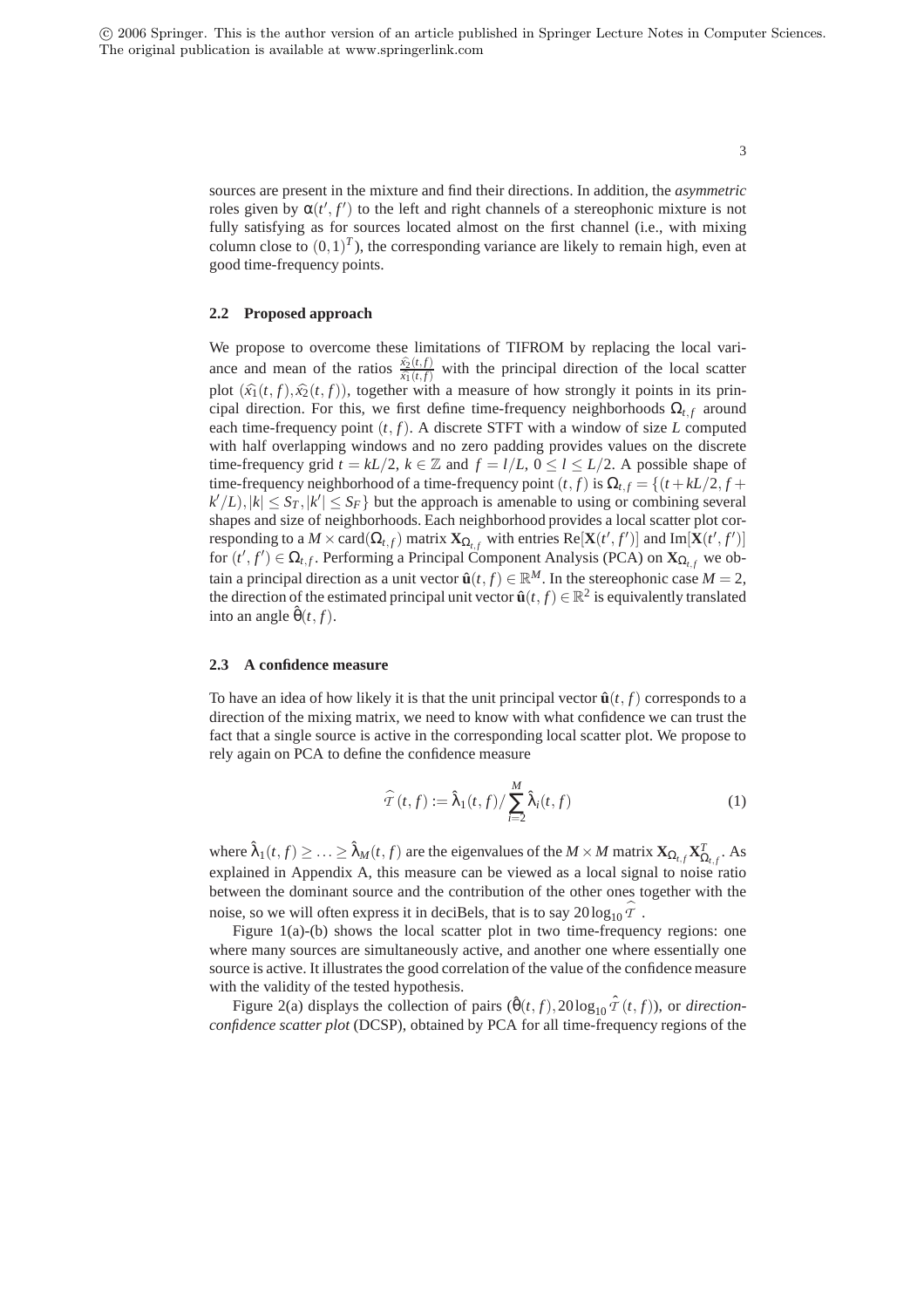

**Fig. 1.** Two local scatter plots for a stereophonic noiseless mixture of four audio sources. Solid lines indicate all possible true directions, the dashed line indicates the direction estimated by PCA. (a) Local scatter plot in a region where multiple sources contribute to the mixture. The measured confidence value is low (9.4 dB) (b) Region where essentially only one source contributes to the mixture. The measured confidence value is high (101.4 dB) and the dashed line coincides with one of the solid lines.

signal, together with four lines indicating the angles corresponding to the true underlying directions. One can observe that the higher the confidence, the smaller the average distance between the point and one of the true directions. We discuss in Appendix A a statistical analysis of the significance of the confidence measure in the stereophonic case, which is used to build the DEMIX clustering algorithm described in the next section.

## **3 The DEMIX Algorithm**

We propose a clustering algorithm called DEMIX (Direction Estimation of Mixing matrIX) which estimates both the number of sources and the directions of the columns of the mixing matrix. The algorithm is deterministic and does not rely on a prior knowledge on the number *N* of columns of **A**. However, in the case where this number is known the algorithm can be adapted to incorporate this information. The algorithm is described in the stereophonic case  $M = 2$  using angles  $\hat{\theta}$  to denote mixing directions, but the approach extends to  $M > 2$  mixtures by clustering the directions  $\hat{\mathbf{u}}(t, f)$  instead.

The first step of the algorithm consists in iteratively creating *K* clusters by selecting points  $(\hat{\theta}_k, \tau_k)$  with highest confidence and aggregating sufficiently close points around them. The second step is to estimate the direction  $\widehat{\theta}_k^c$  of each cluster. Finally, we use a statistical test to eliminate non significant clusters and keep  $\hat{N} \leq K$  clusters which centroids provide the estimated directions of the mixing matrix.

### **3.1 Step 1: cluster creation**

DEMIX iteratively create K clusters  $C_k \subset P$  –where P is the DCSP– starting from  $K = 0$ ,  $P_K = P_0 = P$ :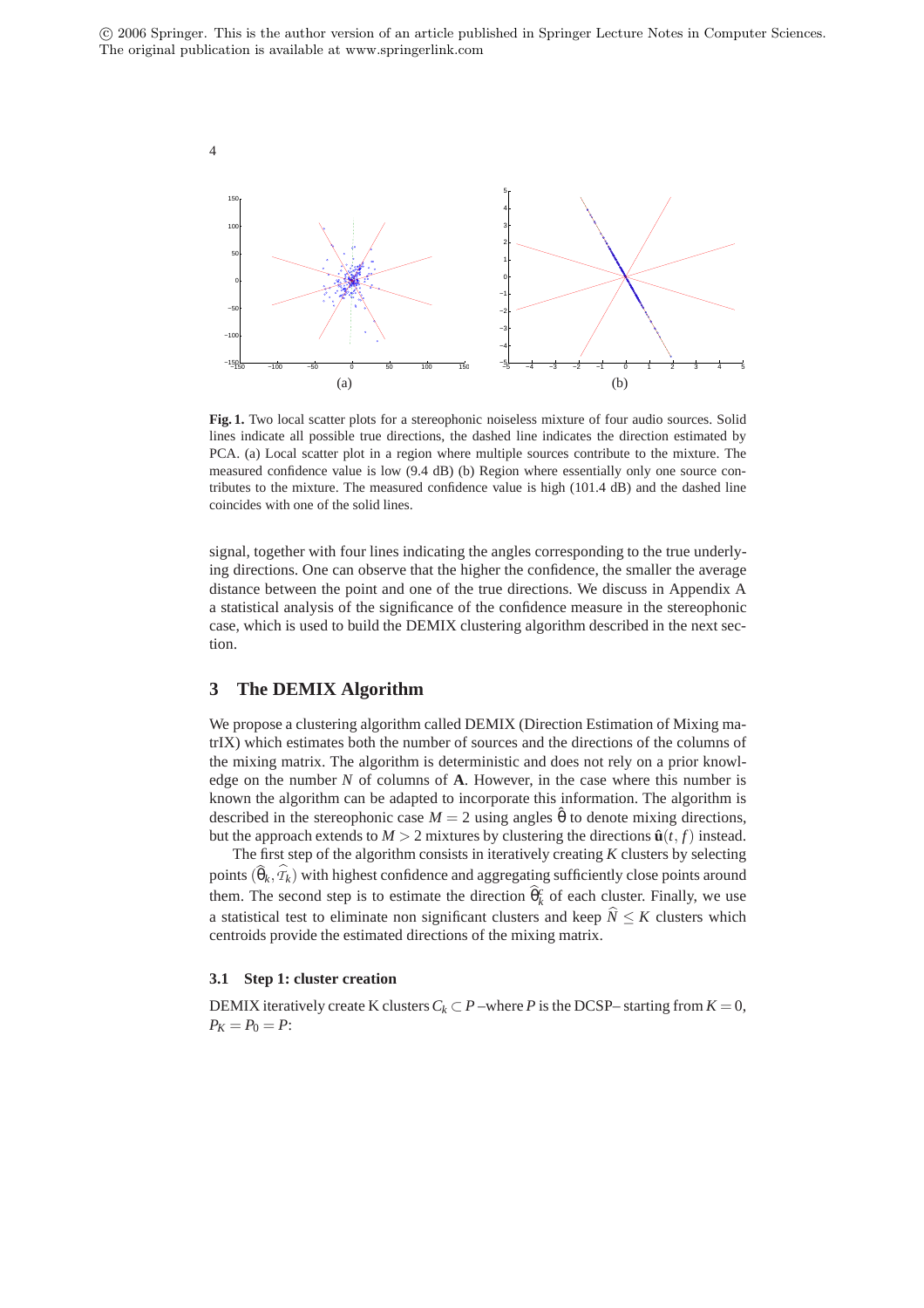5

- 1. find the point  $(\widehat{\theta}_K, \mathcal{T}_K) \in P_K$  with the highest confidence;
- 2. create a cluster  $C_K$  with all points  $(\widehat{\theta}, \mathcal{T}) \in P$  "sufficiently close" to  $(\widehat{\theta}_K, \mathcal{T}_K)$ ;
- 3. if  $P_{K+1} := P_K \setminus C_K = \emptyset$ , stop; otherwise increment  $K \leftarrow K+1$  and go back to 1.

Note that in step 2 the newly created cluster might interesect previous clusters. To give a precise meaning to the notion of being "sufficiently close" to  $(\widehat{\theta}_K, \mathcal{T}_K)$ , we rely on the statistical model developped in Appendix A and include in  $C_K$  all points  $(\hat{\theta}, \hat{\tau})$  such that  $|\hat{\theta} - \hat{\theta}_K| \le \sigma(\hat{T}, \hat{T}_K)$  where the expression of  $\sigma(\hat{T}, \hat{T}_K)$  is given in Equation (8).

#### **3.2 Step 2: direction estimation**

Since the clusters might intersect, the estimation of the centroid  $\widehat{\theta}_k^c$  of a cluster  $C_k$  is based on a subset  $C''_k \subset C_k$  of "unbiased" points that belong *exclusively* to  $C_k$ . Due to lack of space we skip the description of how these subsets are selected. In light of the statistical model developped in Appendix A, the points  $(\hat{\theta}, \hat{\tau}) \in C_k''$  are assumed independent and distributed as  $\widehat{\theta} \sim \mathcal{X}\left(\theta_k^{true}, \sigma_{\theta}^2(\hat{\mathcal{T}})\right)$  where  $\theta_k^{true}$  is the unknown underlying direction and  $\sigma_{\theta}^2(\hat{T})$  is defined in equation (6). The centroid of the cluster if therefore defined as the minimum variance unbiased estimator of  $\theta_k^{true}$ 

$$
\widehat{\theta}_k^c := \sum_{(\widehat{\theta}, \widehat{\tau}) \in C_k''} \sigma_{\theta}^{-2}(\widehat{\tau}) \widehat{\theta} / \sum_{(\widehat{\theta}, \widehat{\tau}) \in C_k''} \sigma_{\theta}^{-2}(\widehat{\tau}). \tag{2}
$$

#### **3.3 Step 3: cluster elimination**

The last step aims at removing possibly spurious clusters among the *K* that have been built. We propose to use the variance  $1/\sum_{(\hat{\theta}, \hat{\tau}) \in C_k''} \sigma_{\theta}^{-2}(\hat{\tau})$  of the centroid estimator  $\hat{\theta}_k^c$ to help decide which clusters should be kept. We define two strategies: (DEMIXN) if we know the true number N of true directions, we keep the directions of the N clusters with the smallest centroid variance; (DEMIX) otherwise, we remove the directions of a clusters  $C_j$  whenever there is another cluster  $C_o \neq C_j$  with

$$
|\widehat{\theta}_{j}^{c} - \widehat{\theta}_{o}^{c}| \leq q_{2} / \sum_{(\widehat{\theta}, \widehat{\tau}) \in C_{j}^{\prime}} \sigma_{\theta}^{-2}(\widehat{\tau})
$$
\n(3)

where the quantile  $q_2$  defines a confidence interval (see the Appendix). It is also possible to replace  $\sigma_{\theta}$  with a slightly modified version  $\hat{\sigma}_{\theta}$  relying on a quantile  $q_1$  to define a confidence interval, see Eq. (7). To finish, we recompute the centroids of the clusters defined by the remaining directions, as described in Sections 3.1 and 3.2.

## **4 Experiments**

We compared on several test mixtures the proposed algorithms (DEMIX and DEMIXN) and the classical K-means [6] and ELBG [7] clustering algorithms. Two variants of K-means and ELBG were considered, one on the scatter plot of  $tan^{-1}(X_2/X_1)(t, f)$ ,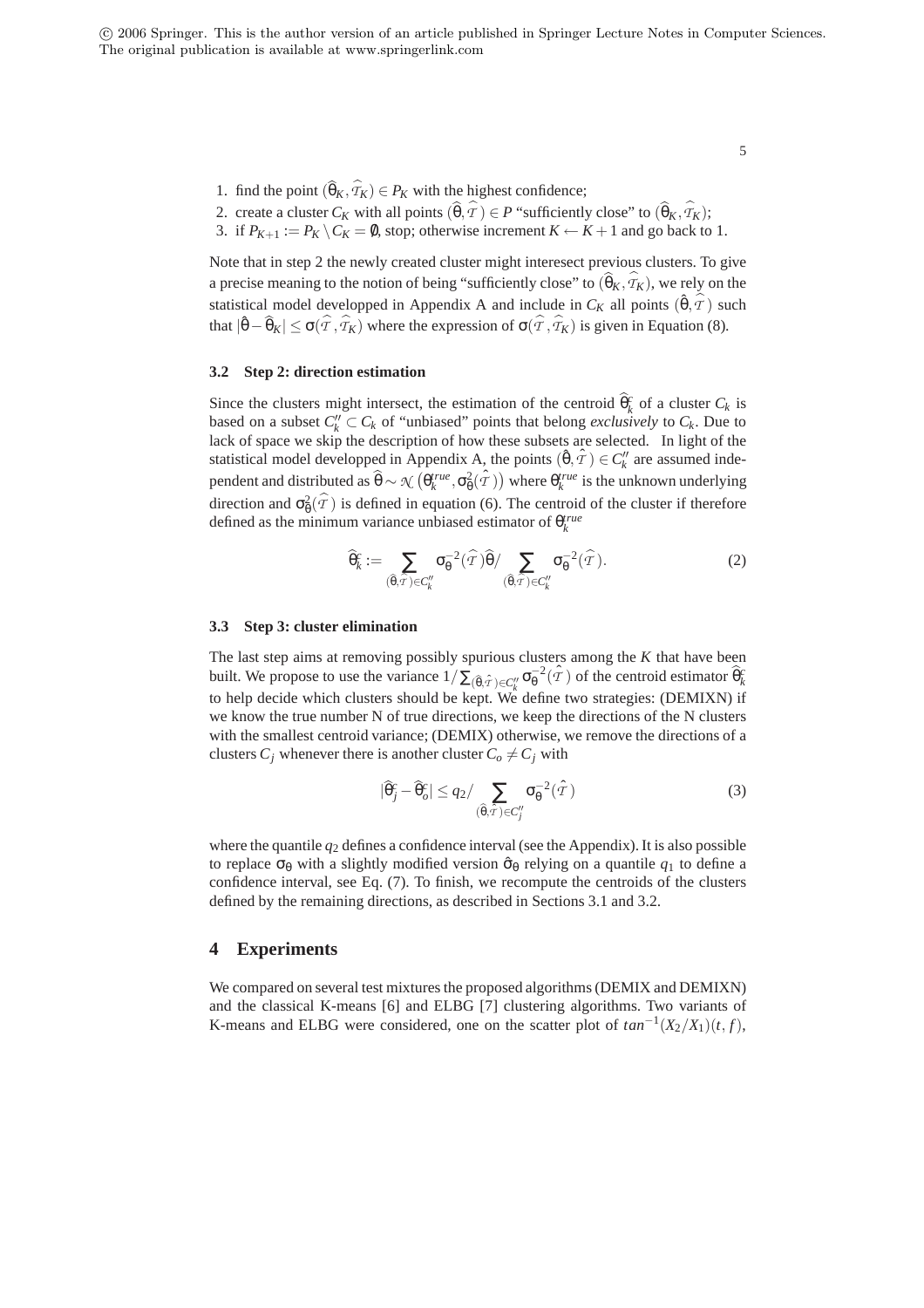6

the other one on that of the angles  $\hat{\theta}(t, f)$  obtained after the proposed local PCA. The mixtures were based on signals taken from a set of 200 Polish voice excerpts of 5 seconds sampled at 4kHz<sup>1</sup>. Noiseless linear instantaneous mixtures were performed with mixing matrices in the most favorable shape where all directions are equally spaced (as in [4]), with a number of directions ranging from  $N = 2$  to  $N = 15$ . For each *N*, we chose  $T = 20$  differents configurations of signals sources among the 200 available. A first measure of performance was the rate of success in the estimation of the number of sources (for DEMX and DEMXN only, because K-means and ELBG have a fix number of clusters). We observed that up to  $N = 8$  sources, DEMIX estimates correctly the number of directions in more than four cases out of five, but when  $N > 10$  it always fails to count the number of sources. DEMIXN is similarly successful up to  $N = 10$ sources and always fails for  $N > 12$ . The reason why DEMIXN can fail in finding the right number of sources while it is known is that the cluster creation stage might result in  $K < N$  clusters. In case success, we could also measure the *angular mean error* (AME) which is the mean distance in degrees between true directions and estimated ones. Distances are computed in the best way to pair estimated directions with the true ones. For each tested algorithm, we computed the *average* AME among test mixtures where  $\hat{N} = N$ . Since K-means and ELBG are randomly initialized, we ran them  $I = 10$ times for each test mixture and focussed on the smallest AME over these 10 runs, which gives an optimistic estimate of their performance.

As can be seen on Figure 2(b), DEMIX and DEMIXN algorithms obtain the best performance. Since the AME for DEMIX and DEMIXN can only be measured when a correct number of sources is estimated, it is not computed when  $N > 10$  (resp.  $N > 12$ ) for DEMIX (resp. DEMIXN).



**Fig. 2.** (a) Direction-confidence scatter plot of points  $(\hat{\theta}, 20\log_{10} \hat{\tau})$  obtained by PCA on timefrequency regions based on a single STFT with window size is *L* = 4096 and neighborhoods of size  $|\Omega_{t,f}| = 10$ . (see section 2.3). (b) Experimental results of section 4.

<sup>&</sup>lt;sup>1</sup> The signals are available at http://mlsp2005.conwiz.dk/index.php?id=30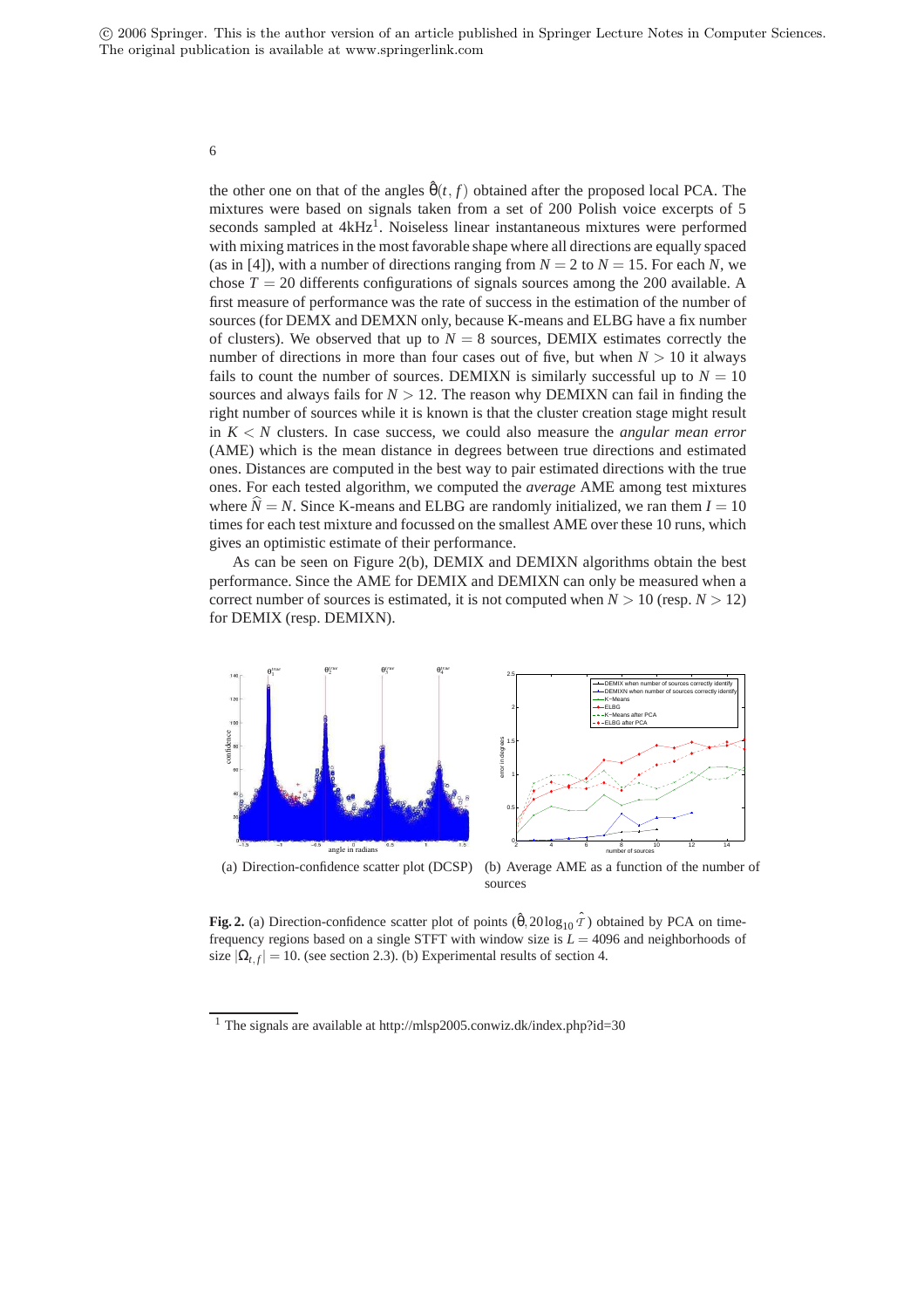### **5 Conclusion**

We designed,developped, and evaluated a new algorithm to estimate the source directions of the mixing matrix in the instantaneous underdetermined two-sensor case. The proposed DEMIX algorithm yields better experimental results than those obtained by K-means and ELBG clustering algorithms on the same multiscale STFT data. Furthermore DEMIX estimates itself the number of mixing sources. This algorithm was designed using a confidence measure which is one of the main contribution of the article. The confidence measure allows to well detect regions of time-frequency points where essentially one source is active. This confidence measure could also be used in the source separation process, in addition with the estimated mixing matrix, to determine which source should be estimated in which time-frequency region, possibly providing a fully adaptive local (pseudo) Wiener filter. Further works include the extension of the DEMIX algorithm to delayed and convolved mixtures. We are also looking into the practical aspects and validation of the algorithm for source separation with more than two sensors.

## **A Statistical analysis in the stereophonic case**

In this appendix we make a statistical model in the stereophonic case  $(M = 2)$  to better understand the significance of the confidence measure  $\mathcal{T}(t, f)$  as a measure of how robustly  $\hat{\theta}(t, f)$  estimates the "true" underlying direction of the dominant source. For that, we model the STFT coefficients of the most active source in the time-frequency region  $\Omega_{t,f}$  with a centered normal distribution of (large) variance  $\sigma^2$ , and the contribution of all other sources, plus possibly noise, as 2-dimensional centered normal distribution with covariance matrix  $\tilde{\sigma}^2 \mathbf{Id}_2$ . Letting **a** be the normalized ( $\|\mathbf{a}\|^2 = 1$ ) column of the mixing matrix **A** which corresponds to the most active source, then the model is that for  $(t', f') \in \Omega_{t,f}$  we have:

$$
\mathbf{x}(t',f') = s(t',f')\mathbf{a} + \mathbf{n}(t',f')
$$
 (4)

where

$$
s(t', f') \sim \mathcal{K}\left(0, \sigma^2\right), \, \mathbf{n}(t', f') \sim \mathcal{K}\left(0, \widetilde{\sigma}^2 \mathbf{Id}_2\right) \tag{5}
$$

therefore  $\mathbf{x}(t',t') \sim \mathcal{N}\left(0, \tilde{\sigma}^2 \mathbf{Id}_2 + \sigma^2 \mathbf{aa}^T\right)$ . Let  $\lambda_1 \geq \lambda_2$  be the eigenvalues of the covariance matrix  $\Sigma := \tilde{\sigma}^2 \mathbf{Id}_2 + \sigma^2 \mathbf{aa}^T$  and  $\mathbf{u} = (u_1, u_2)^T$  be a unit eigenvector corresponding with  $\lambda_1$ . By elementary linear algebra we have  $\frac{\lambda_1}{\lambda_2} = \frac{\tilde{\sigma}^2 + \sigma^2}{\tilde{\sigma}^2} = 1 + \frac{\sigma^2}{\tilde{\sigma}^2}$  and, if  $\lambda_1 > \lambda_2$ (i.e.,  $\sigma > 0$ ), **u** is colinear to **a**. Therefore, the true direction  $\theta^{true} = \tan^{-1}(\frac{a_2}{a_1})$  is given by the direction of the principal component. Note that in this model  $\lambda_1/\lambda_2$  is related to the "local signal to noise ratio"  $\sigma^2/\tilde{\sigma}^2$  between the most active source and the others.

#### **A.1 Precision of PCA**

Since the values  $\widehat{\theta}(t, f)$  and  $\widehat{T}(t, f) = \widehat{\lambda}_1/\widehat{\lambda}_2$  are computed by PCA on sample of  $m :=$ card( $\Omega$ <sub>t f</sub>) points, they only provide estimates of the true direction and of the "true" confidence  $\lambda_1/\lambda_2$  with a finite precision which we want to estimate as a function of the